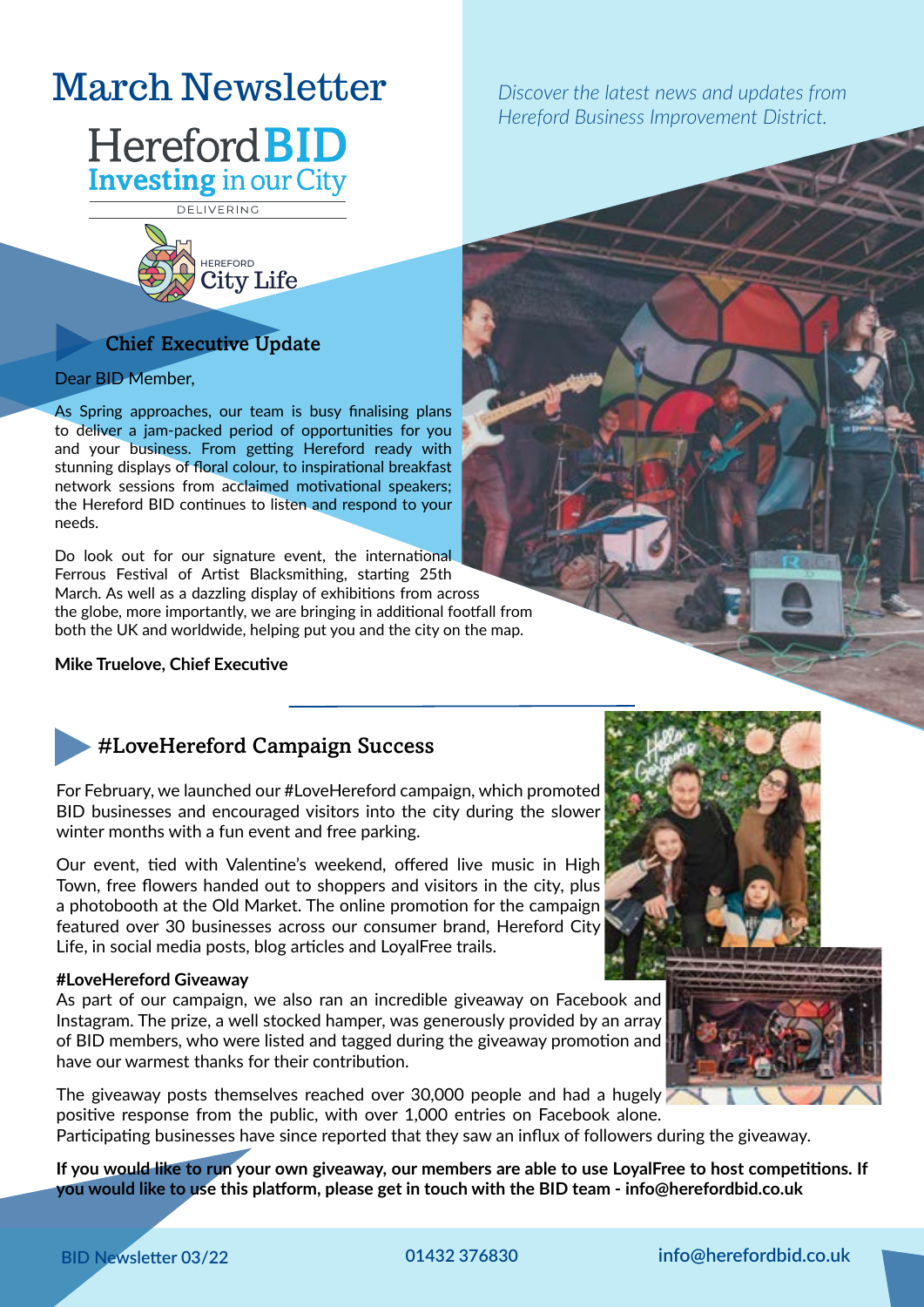### Ferrous Festival 2022



At the end of March, Hereford City Centre will come alive with the sound of ringing forges as Ferrous Festival returns for its third year.

Produced in partnership with Hereford College of Arts, this unique festival will feature exhibitions and events that will appeal to visitors of all ages, including the popular live forging event in High Town, an exhibition celebrating work by LGBTQ+ makers, displays of work by local and national makers; and an exhibition based on this year's festival theme - #getoutgetinspired.

In previous years, the festival has drawn huge interest from local and national visitors, and we strongly predict to see corresponding growth in footfall again this year. Events and exhibitions will be spread across the city, filling many empty shop units, to encourage visitors to explore and discover the range of incredible local businesses that are available in our city.

If you would like to display an A4 or A3 Ferrous Festival poster in your shop window, please email info@herefordbid.co.uk

> **Learn more about Ferrous Festival at www.ferrousfestival.co.uk**

# You're Invited!

Join the BID team to celebrate the launch of Ferrous Festival 22, with an evening reception at the old Laura Ashley shop (7 Commercial Street) on **Friday 25th March, 5-6:30pm**

You will have VIP access to selected exhibitions and meet some of the great artists and exhibitors from the festival.

**RSVP to mike.truelove@herefordbid.co.uk**

# Two Free Hanging Baskets Offer Returns for 2022



Following the success of last year's Two Free Hanging Baskets offer, Hereford BID are pleased to announce that they will once again be offering this exclusive service to BID members.

Our Floral City campaign gives businesses the opportunity to brighten up their frontages and brings a Floral Wow-Factor to Hereford's streets during summer months.

If your business would like to take up this offer for 2022, the order form can be found on the BID website **bit.ly/BIDHangingBaskets22**

*Order forms should be emailed to info@herefordbid.co.uk by 18/04/22*

## Hereford Experience - Improvements to Brewer's Passage

As part of our work to improve the outdoor experience of the city, we have recently focused on Brewers Passage, a busy but sadly messy passageway, linking Commercial Street to Maylord Orchards. For many years, the passageway has been prone to low level flooding from vandalised downpipes and pigeon detritus, making it unpleasant to see and walk on.

Improvements began late last year, with BID working alongside the landlord to install anti-vandal coverings for the downpipes, and continued in February, with a pest specialist contracted to install pigeon netting and spikes to displace pigeons from the area at a cost of almost £4000.

The effects have been immediate and remarkable, making Brewers Passage a much more pleasant walkway for locals and visitors.

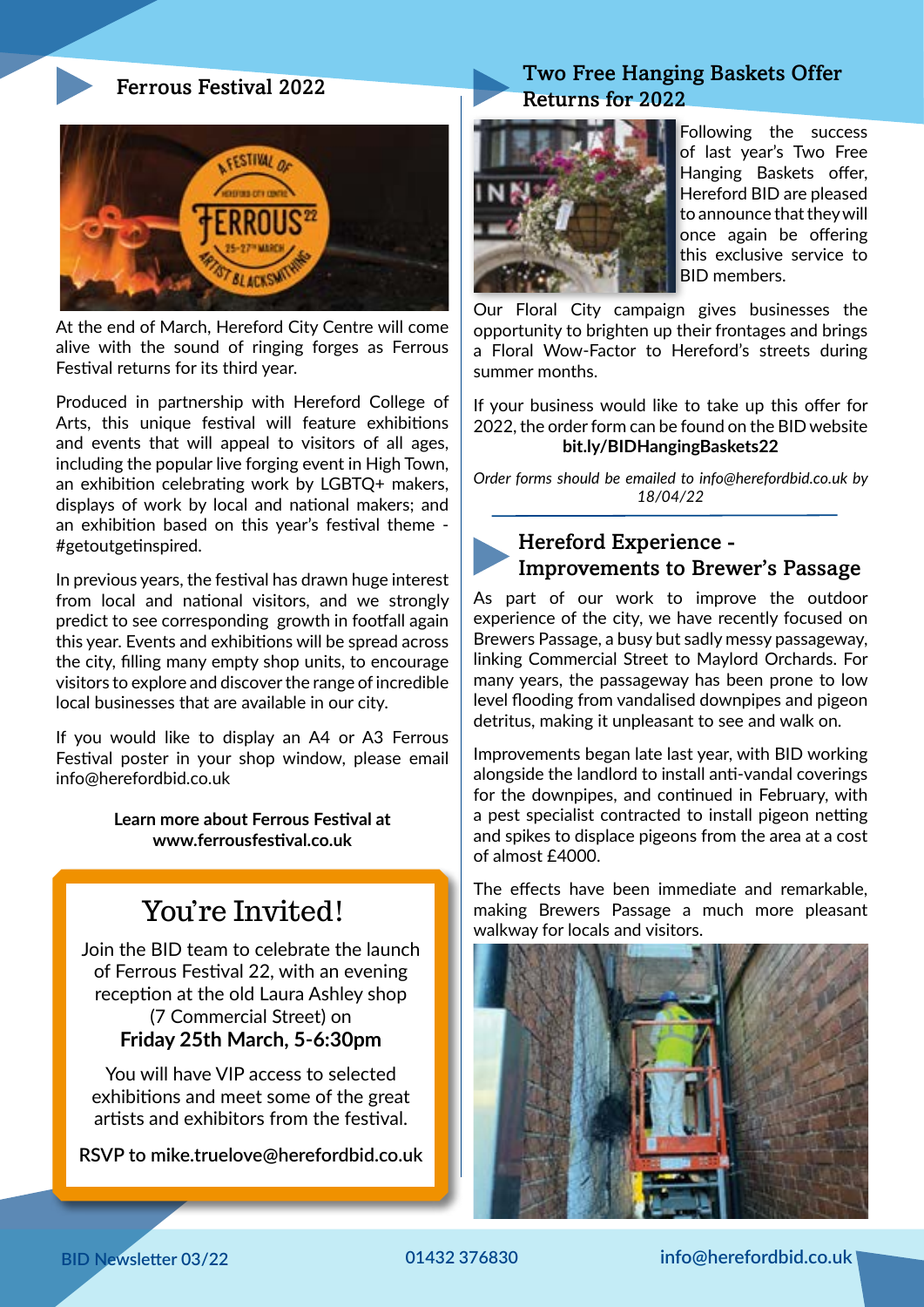## BID Networking Event: Coping with Anxiety in Business

**Networking event with cooked breakfast Tuesday 17th May 2022 | 07:30 - 09:00**



Join us Tuesday 17th May at Saxtys Restaurant with guest speaker, life-coach and author, Garry Jones, to hear his transformative ideas on managing anxiety in business.

Our networking event is a chance to hear updates

from the Hereford BID, find opportunities for your business, learn about trends in the city, and meet fellow owners and managers – all whilst enjoying a delicious cooked breakfast.

#### **This is a FREE ticketed event and booking is essential. Book via bit.ly/NetworkingMay22**



# BID Newsletter Apologies

At the end of February, we were made aware that some BID newsletters being posted to businesses may have incurred an additional £1.50 surcharge as a result of insufficient postage being applied.

We extend our sincere apologies for this error and ask that if you have paid this surcharge to please email us with your business name so we can arrange reimbursement for you as quickly as possible.



## Win Tickets to 3 Choirs Festival!

The 3 Choirs is coming! Drawing in thousands of visitors seeking world class music, choral and orchestral concerts, solo and chamber music recitals, talks, exhibitions and walks, this major event is a chance for Hereford to shine to the world.

To celebrate the launch, and the forthcoming festival brochure, which be available on our website and delivered by HBID to venues across the city from 25th March, we have obtained 2 tickets for an evening concert (details to be confirmed) exclusively for one of our lucky BID members.

Simply email info@herefordbid.co.uk with your name and business and we will enter you into a raffle and randomly select a winner.

## Easter Events & Promotions



This Easter, we are running a fun family-friendly trail on LoyalFree for the school holidays, designed to promote businesses and encourage visitors into the city during this period.

Participating in LoyalFree trails is a great way to boost the visibility of your businesses, as the trail features each business and sends participants to check-in at that location. We are looking for businesses who may be interested in taking part to please get in touch.

Please contact **megan.christy@herefordbid.co.uk** to learn more or register your interest.



If you have run out of stock of your Hereford City Map, don't worry we have plenty available for you!

Our stunning city maps, which HBID commissioned last year using a local artist, are a resource for any and all BID members to call upon. Just let us know how many you need and we will deliver them to your door.

To place your request, please call **01432 376830** or email **info@herefordbid.co.uk**



**info@herefordbid.co.uk 01432 376830 BID Newsletter 03/22**